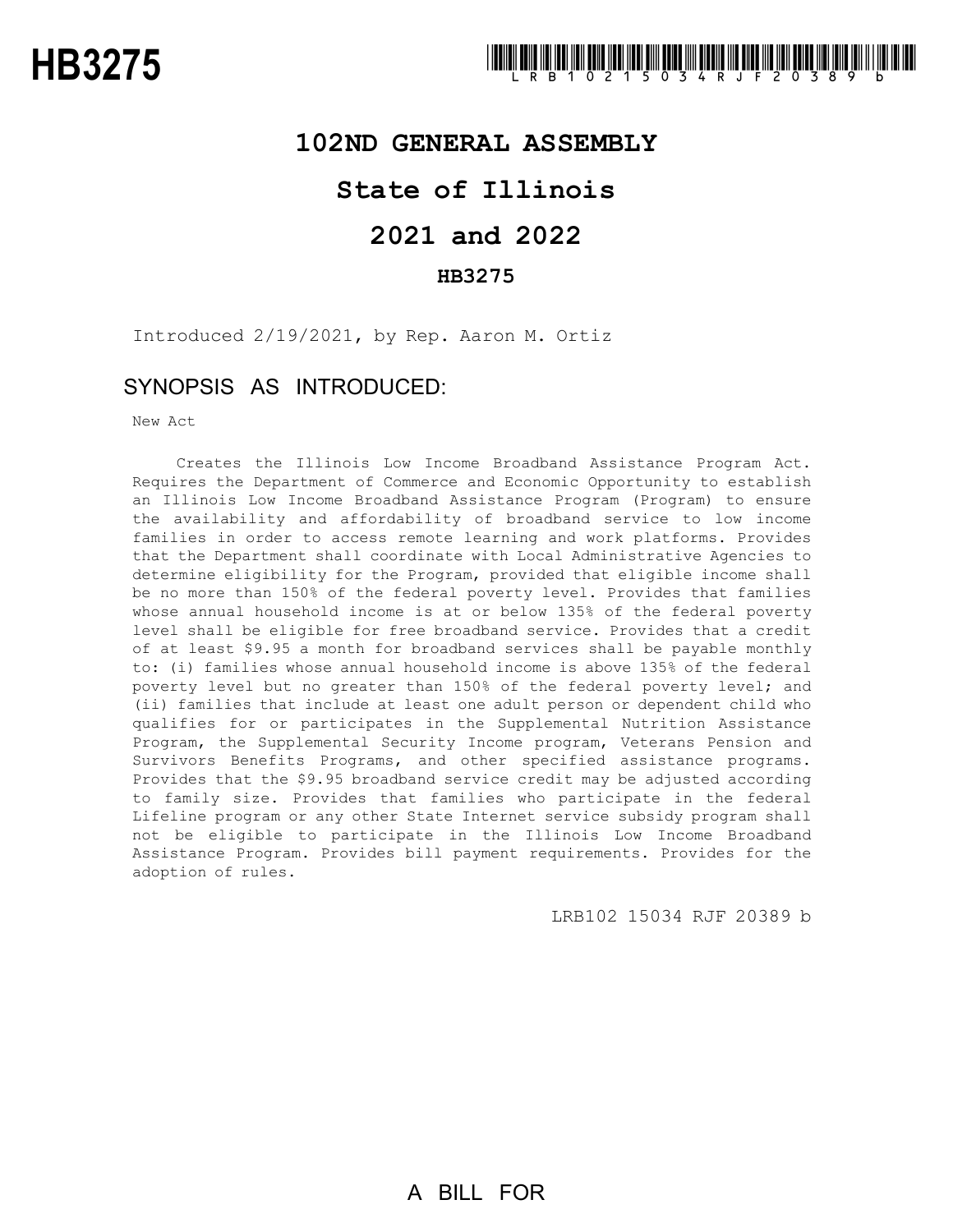1

22

AN ACT concerning State government.

#### **Be it enacted by the People of the State of Illinois, represented in the General Assembly:** 2 3

Section 1. Short title. This Act may be cited as the Illinois Low Income Broadband Assistance Program Act. 4 5

Section 5. Definitions. As used in this Section: 6

"Broadband service" means a high speed service connection to the public Internet capable of supporting, in at least one direction, a speed in excess of 200 kilobits per second (kbps) to the network demarcation point at the subscriber's premises. 7 8 9 10

"Department" means the Department of Commerce and Economic Opportunity. 11 12

"Economic unit" means all adult individuals contributing to and sharing in the income and expenses of a household. 13 14

"Family" or "household" means any individual or group of individuals who live together at the same address as one economic unit. 15 16 17

"Federal poverty level" means the poverty guidelines updated periodically in the Federal Register by the U.S. Department of Health and Human Services. These guidelines set poverty levels by family size. 18 19 20 21

Section 10. Illinois Low Income Broadband Assistance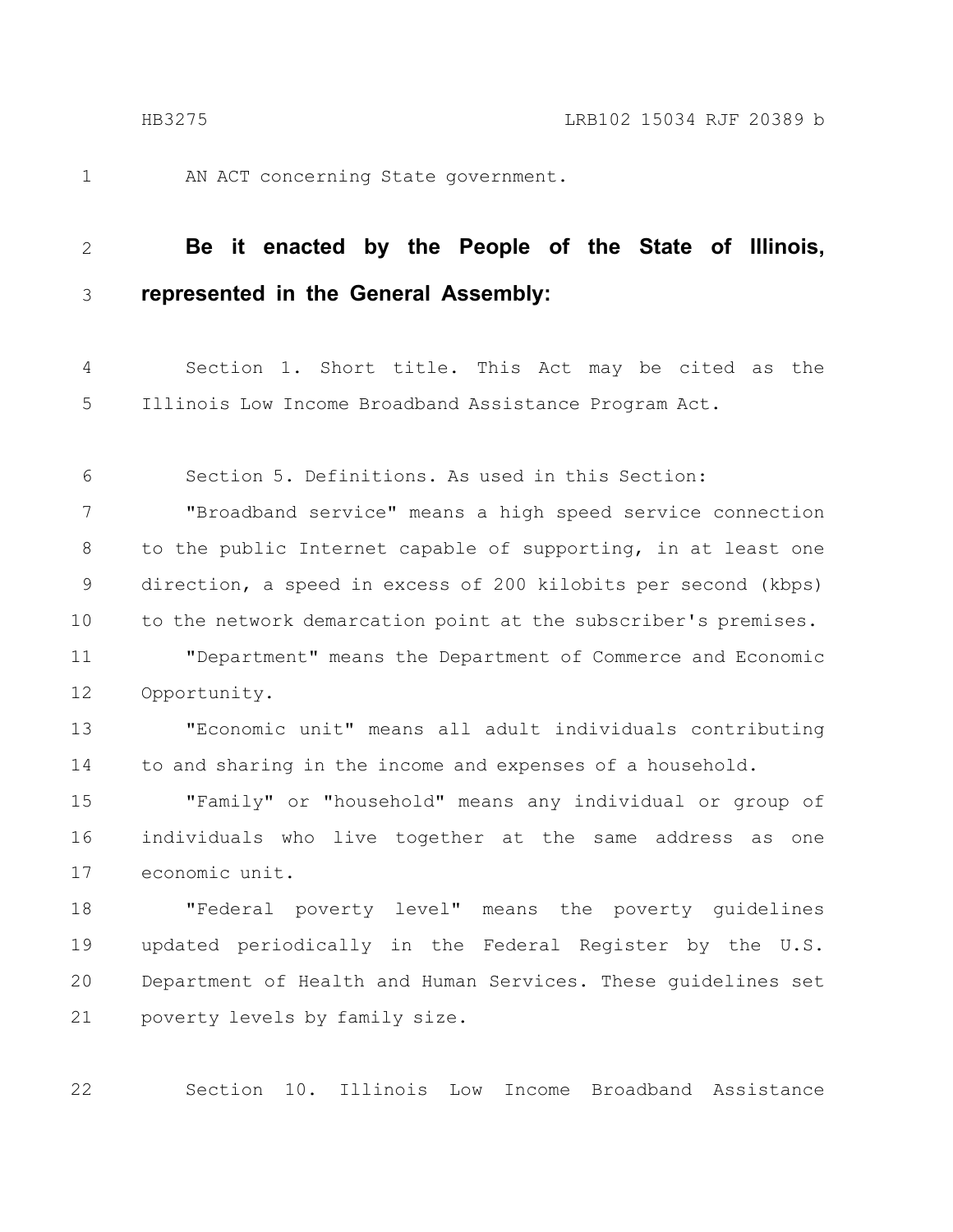HB3275 - 2 - LRB102 15034 RJF 20389 b

Program. The Department of Commerce and Economic Opportunity shall establish an Illinois Low Income Broadband Assistance Program to ensure the availability and affordability of broadband service to low income families. The Department shall coordinate with Local Administrative Agencies to determine eligibility for the Program, provided that eligible income shall be no more than 150% of the federal poverty level. 1 2 3 4 5 6 7

8

Section 15. Eligible families.

(a) Families whose annual household income is at or below 135% of the federal poverty level shall be eligible for free broadband service. 9 10 11

(b) A credit of at least \$9.95 a month for broadband services shall be payable monthly to: 12 13

(1) families whose annual household income is above 135% of the federal poverty level but no greater than 150% of the federal poverty level; and 14 15 16

(2) families that include at least one adult person or dependent child who qualifies for or received benefits under one of the following programs: 17 18 19

20

(A) Supplemental Nutrition Assistance Program.

21

(B) Supplemental Security Income program.

(C) Veterans Pension and Survivors Benefits Programs. 22 23

(D) Federal Public Housing Assistance Program. (E) Medical Assistance Program under Article V of 24 25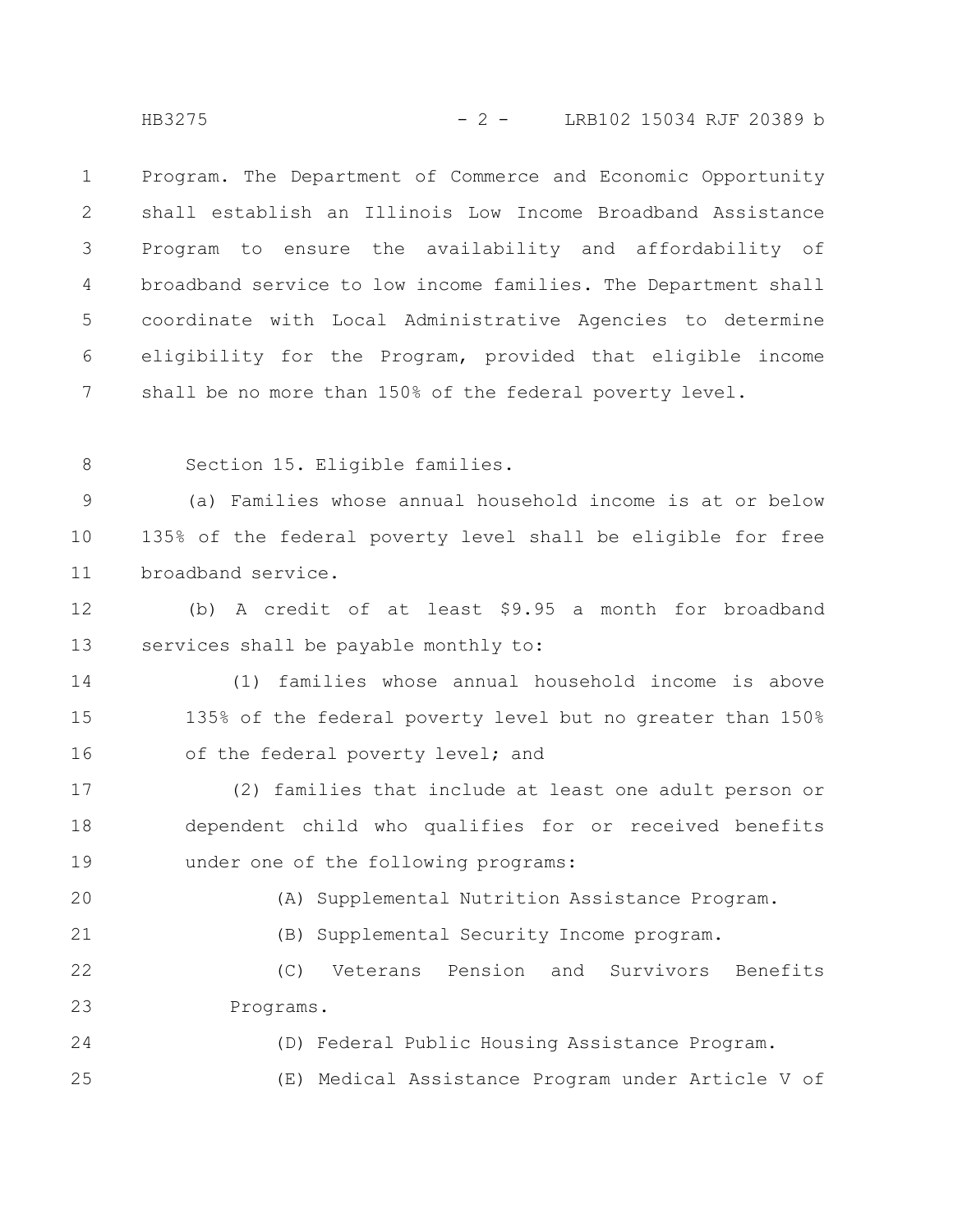HB3275 - 3 - LRB102 15034 RJF 20389 b

the Illinois Public Aid Code. (F) Tribal Programs for Native Americans.

3

1

2

(G) National School Lunch Program.

Credit amounts provided under this subsection (b) may be adjusted according to family size as prescribed by the Department. 4 5 6

(c) Families who receive a discount for broadband service under the federal Lifeline program or any other State Internet service subsidy program shall not be eligible to participate in the Illinois Low Income Broadband Assistance Program if they elect to remain enrolled in the aforementioned programs. 7 8 9 10 11

Section 20. Eligibility. To be eligible for free broadband service or a monthly credit for broadband service under this Act an applicant must provide proof of eligibility in the form and manner prescribed by the Department. 12 13 14 15

Section 25. Broadband service payments and credit. 16

(a) For each family enrolled in the Illinois Low Income Broadband Assistance Program, the Department shall remit, through the Local Administrative Agencies, to the broadband service provider that portion of the family's bill that is not the responsibility of the family. For purposes of this Section, payment is due on the date specified on the family's bill. The Department, the Department of Revenue, and Local Administrative Agencies shall adopt processes that provide for 17 18 19 20 21 22 23 24